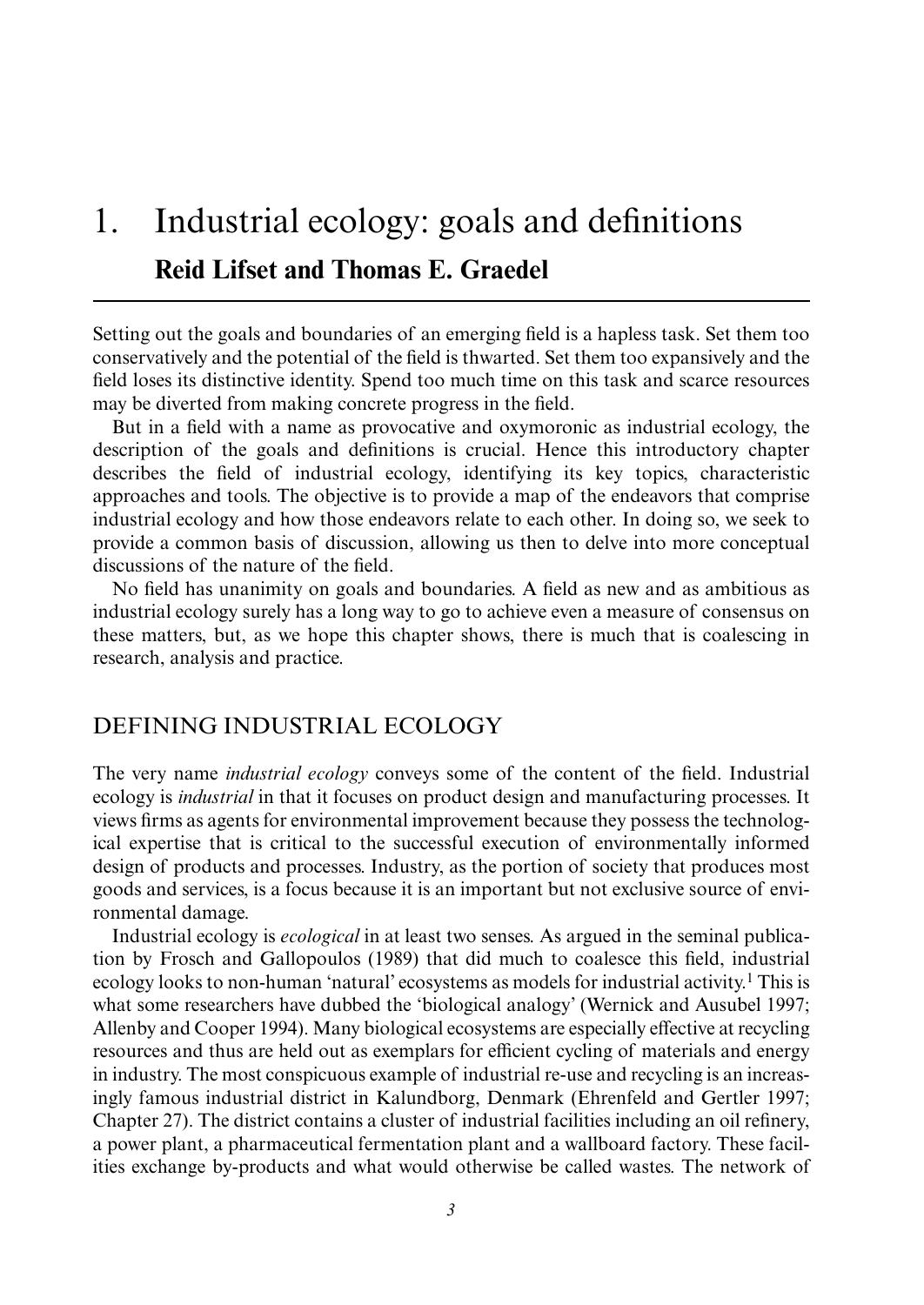exchanges has been dubbed 'industrial symbiosis' as an explicit analogy to the mutually beneficial relationships found in nature and labeled as symbiotic by biologists.

Second, industrial ecology places human technological activity – industry in the widest sense – in the context of the larger ecosystems that support it, examining the sources of resources used in society and the sinks that may act to absorb or detoxify wastes. This latter sense of 'ecological' links industrial ecology to questions of carrying capacity and ecological resilience, asking whether, how and to what degree technological society is perturbing or undermining the ecosystems that provide critical services to humanity. Put more simply, economic systems are viewed, not in isolation from their surrounding systems, but in concert with them.

Robert White, the former president of the US National Academy of Engineering, summarized these elements by defining industrial ecology as . . . 'the study of the flows of materials and energy in industrial and consumer activities, of the effects of these flows on the environment, and of the influences of economic, political, regulatory, and social factors on the flow, use, and transformation of resources' (White 1994).

This broad description of the content of industrial ecology can be made more concrete by examining core elements or foci in the field:

- the biological analogy,
- the use of systems perspectives,
- $\bullet$  the role of technological change,
- the role of companies,
- dematerialization and eco-efficiency, and
- forward-looking research and practice.

#### **The Biological Analogy**

The biological analogy has been applied principally at the level of facilities, districts and regions, using notions borrowed from ecosystem ecology regarding the flow and especially the cycling of materials, nutrients and energy in ecosystems as a potential model for relationships between facilities and firms. The archetypal example is the industrial symbiosis in Kalundborg, but the search for other such arrangements and even more conspicuously the effort to establish such symbiotic networks is emblematic of industrial ecology – so much so that many with only passing familiarity of the field have mistakenly thought that industrial ecology focused only on efforts to establish eco-industrial parks.

This analogy has been posited more generically as well, not merely with respect to geographically adjacent facilities. Graedel and Allenby (1995) have offered a typology of ecosystems varying according to the degree to which they rely on external inputs (energy and materials) and on release of wastes to an external environment. Expressed another way, the ecosystems vary according to the linearity of their resource flows as shown in Figure 1.1: type I is the most linear and reliant on external resources and sinks; type III stands at the other extreme, having the greatest degree of cycling and least reliance on external resources and sinks. The efficient cycling of resources in a biological system is held out as an ideal for industrial systems at many scales. This framework thus connects the biological analogy to strong emphasis in industrial ecology on the importance of closing materials cycles or 'loop closing'.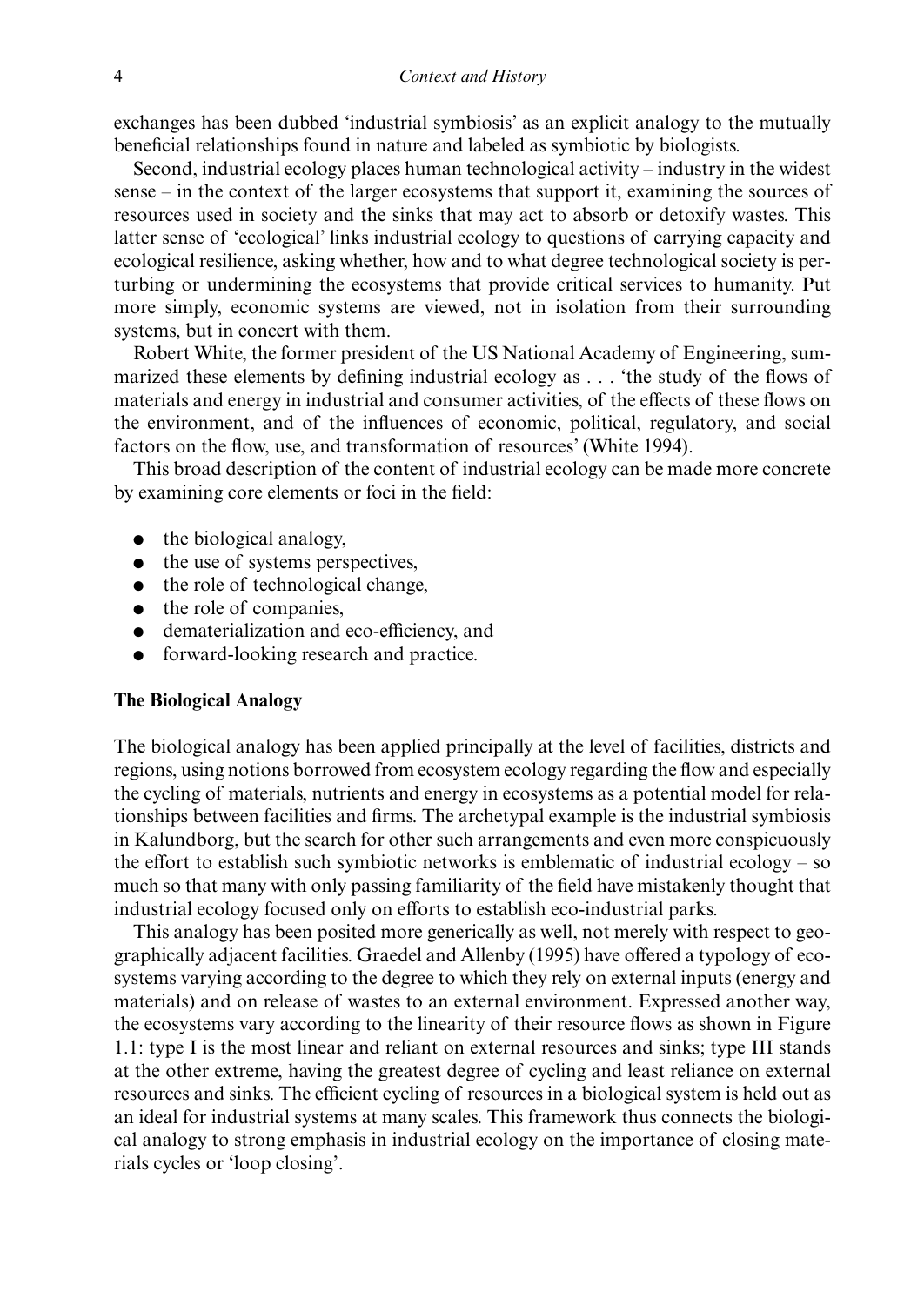



**(c) Cyclic materials flows in 'type III' ecology**

*Figure 1.1 Typology of ecosystems*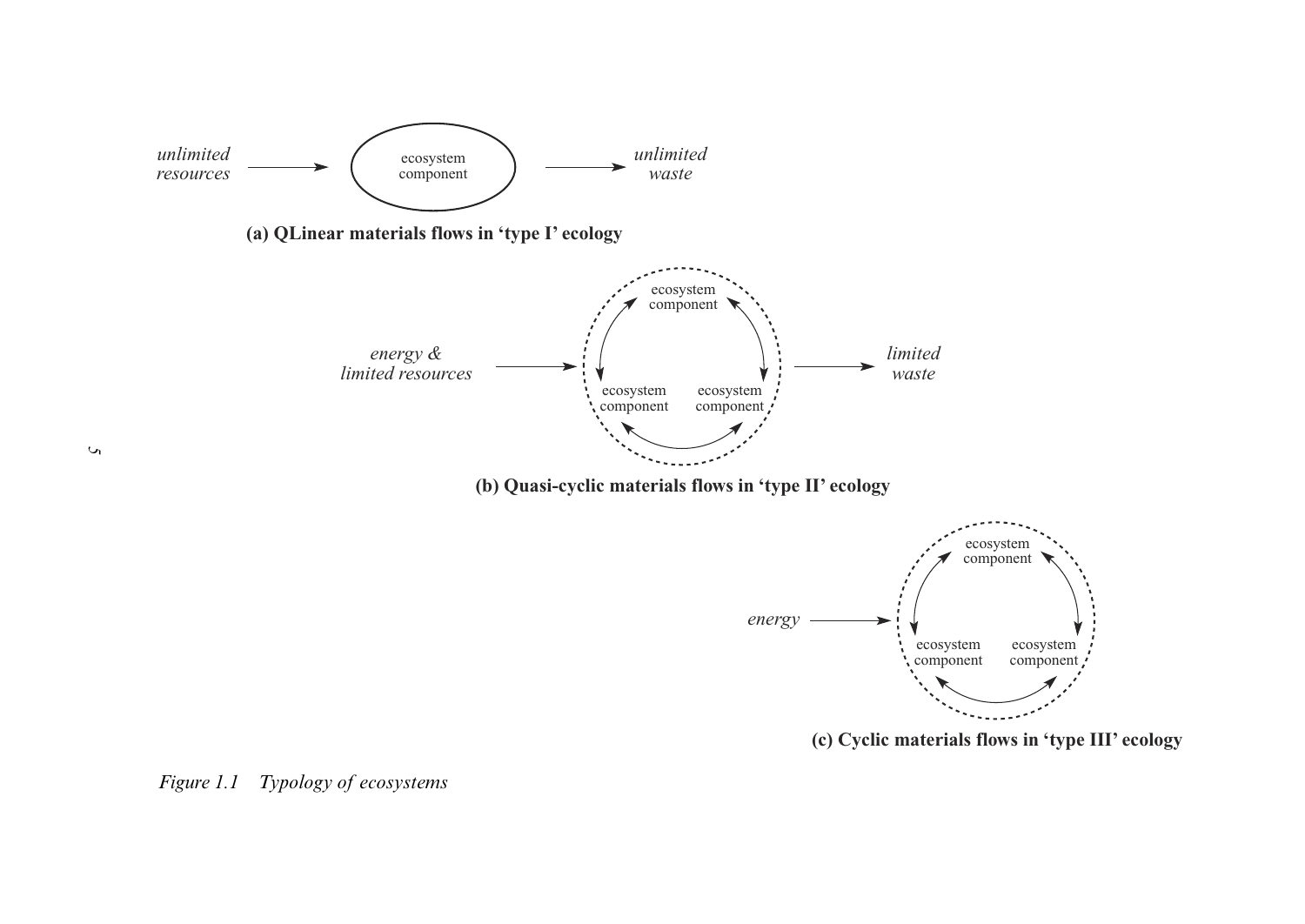The biological analogy has been explored in other ways. The ecological analogy has, for example, been applied to products as a source of design inspiration (Benyus 1997), as a framework for characterizing product relationships (Levine 1999) and as a model for organizational interactions in technological 'food webs' at the sector or regional levels (Graedel 1996; Frosch *et al*. 1997).

The analogy to ecology is suggestive in other respects (Ehrenfeld 1997). It points to the concepts of community and diversity and its contribution to system resilience and stability as fundamental properties of ecosystems – and as possible models of a different sort for industrial activity. These dimensions of the analogy may point to ways to integrate organizational aspects of environmental management more deeply into the core of industrial ecology, but they have not been as extensively explored as the use of ecosystems ecology with its emphasis on flows and cycling of resources. As Andrews (2000) points out, there are long-standing bodies of scholarship that apply the ecological notions directly to social, as opposed to technological, dimensions of human activity including organizational, human and political ecology. The biological analogy is not confined to ecological similes. A more quantitative embodiment of the biological analogy is the metabolic metaphor that informs materials flow analysis (see below) by analogizing firms, regions, industries or economies with the metabolism of an organism (Ayres and Simonis 1994; Fischer-Kowalski 1998; Fischer-Kowalski and Hüttler 1998). Whether or not there is a significant difference between the ecological and metabolic metaphors is a matter of friendly dispute. For one view, see Erkman (1997).

#### **Systems Perspective**

Industrial ecology emphasizes the critical need for a systems perspective in environmental analysis and decision making. The goal is to avoid narrow, partial analyses that can overlook important variables and, more importantly, lead to unintended consequences. The systems orientation is manifested in several different forms:

- use of a life cycle perspective,
- use of materials and energy flow analysis,
- use of systems modeling, and
- sympathy for multidisciplinary and interdisciplinary research and analysis.

The effort to use a life cycle perspective, that is, to examine the environmental impacts of products, processes, facilities or services from resource extraction through manufacture to consumption and finally to waste management, is reflected both in the use of formal methods such as life cycle assessment (LCA) and in attention to approaches that imply this cradle-to-grave perspective and apply it in managerial and policy settings as well as in research contexts. This latter group includes product chain analysis (Wisberg and Clift 1999), integrated product policy (IPP, also known as product-oriented environmental policy) (Jackson 1999), greening of the supply chain (Sarkis 1995) and extended producer responsibility (EPR) (Lifset 1993).

Analysis of industrial or societal metabolism, that is, the tracking of materials and energy flows on a variety of scales is also motivated by a system orientation. Here reliance of research in industrial ecology on mass balances – making sure that inputs and outputs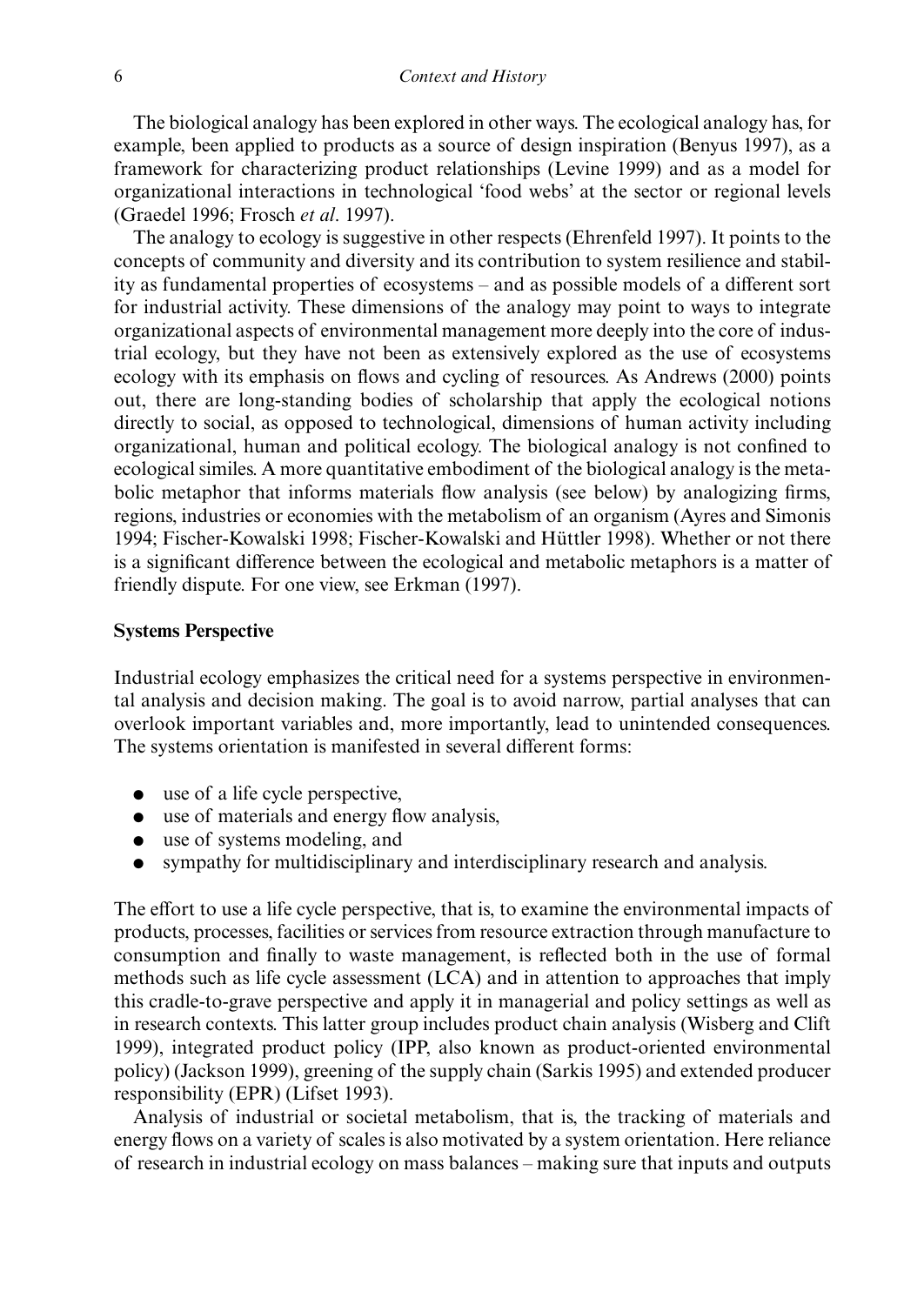of processes add up in conformance with the first law of thermodynamics – reflects an effort at comprehensiveness. Because of the use of mass balances on these different scales, industrial ecology often involves the mathematics of budgets and cycles, and stocks and flows. By tracking chemical usage in a facility (Reiskin *et al*. 1999), nutrient flows in a city (Björklund *et al*. 1999), flows of heavy metals in river basins (Stigliani *et al*. 1994), or bulk materials in national economies (Adriaanse *et al*. 1997), industrial ecology seeks to avoid overlooking important uses of resources and/or their release to the environment. The tracking of materials and energy is sometimes embedded in the consideration of natural, especially biogeochemical, cycles and of how anthropogenic activities have perturbed those flows. For example, the study of anthropogenic perturbations of the nitrogen cycle is an important contribution of industrial ecology (Ayres, Schlesinger and Socolow 1994).

This same effort to examine human–environment interaction from a holistic perspective is manifested in formal systems modeling including dynamic modeling (Ruth and Harrington 1997), use of process models (Diwekar and Small 1998) and integrated energy, materials and emissions models such as MARKAL MATTER (2000) and integrated models of industrial systems and the biosphere (Alcamo *et al*. 1994). Such systems modeling not only increases the comprehensiveness of environmental analysis; it can also capture some of the interactions among the factors that drive the behavior of the system being studied (for example, Isaacs and Gupta 1997). Conceptual discussions of the nature of industrial ecology and sustainable development have highlighted the importance of non-linear behavior in human and environmental systems and argued that chaos theory and related approaches hold out potential for the field (Ruth 1996; Allenby 1999a), but little such work has been done to date.

Finally, the imperative for systems approaches is also reflected in a sympathy for the use of techniques and insights from multiple disciplines (Lifset 1998a; Graedel 2000). There have been some notable successes (Carnahan and Thurston 1998; van der Voet *et al*. 2000a), but multidisciplinary analysis – where several disciplines participate but not necessarily in an integrative fashion – is difficult and interdisciplinary analysis – where the participating disciplines interact and shape each other's approaches and results – is even more so. Interdisciplinarity remains an important challenge for not only industrial ecology, but all fields.

## **Technological Change**

Technological change is another key theme in industrial ecology. It is a conspicuous path for pursuing the achievement of environmental goals as well as an object of study (Ausubel and Langford 1997; Grübler 1998; Norberg-Bohm 2000; Chertow 2001). In simple, if crude, terms, many in the field look to technological innovation as a central means of solving environmental problems. It should be noted, however, that while that impulse is shared widely within the field, agreement as to the degree to which this kind of innovation will be sufficient to solve technological problems remains a lively matter of debate (Ausubel 1996a; Graedel 2000).

Ecodesign (or design for environment – DFE) is a conspicuous element of industrial ecology (Chapter 36 of this handbook). By incorporating environmental considerations into product and process design *ex ante*, industrial ecologists seek to avoid environmental impacts and/or minimize the cost of doing so. This is technological innovation at the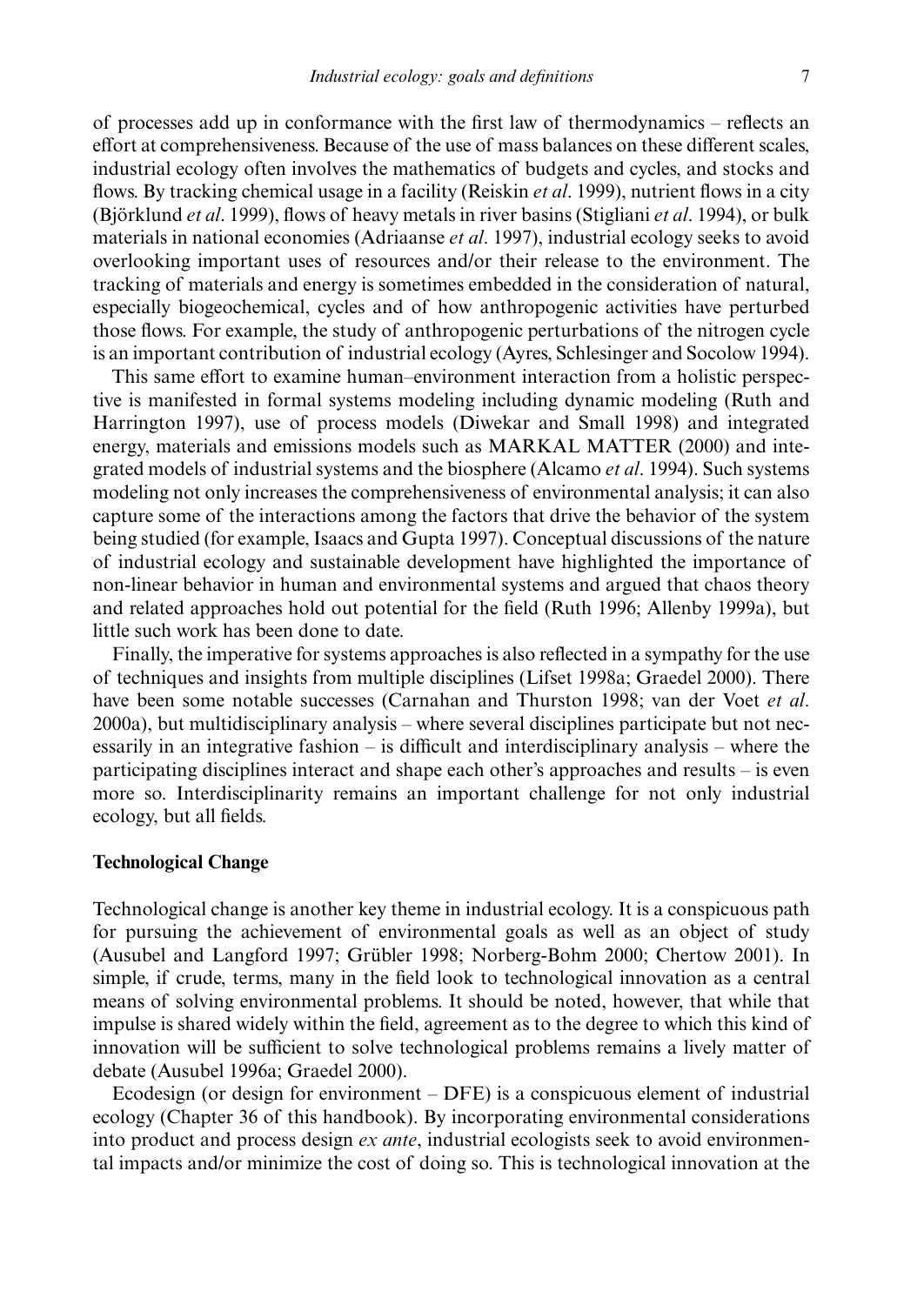micro level, reflecting technological optimism and the strong involvement of academic and professional engineers. Ecodesign frequently has a product orientation, focusing on the reduction in the use of hazardous substances, minimization of energy consumption, or facilitation of end-of-life management through recycling and re-use. Implicitly, ecodesign relies on the life cycle perspective described earlier by taking a cradle-to-grave approach. Increasingly, it also strives for a systems approach, not only by considering impacts throughout the product life cycle, but also by employing comprehensive measures of environmental impact (Keoleian and Menerey 1994).

Ecodesign is complemented by research that examines when and how technological innovation for environmental purposes is most successful in the market (Preston 1997; Chertow 2000a). The focus on technological change in this field also has a macro version, examining whether technological change is good for the environment or how much change (of a beneficial sort) must be accomplished in order to maintain environmental quality. Here the IPAT equation (*I*mpact*P*opulation-*A*ffluence-*T*echnology) has provided an analytical basis for parsing the relative contributions of population, economic growth (or, viewed in another way, consumption) and technology on environmental quality (Wernick, Waggoner and Ausubel 1997b; Lifset 2000, Chertow 2001). The equation provides a substantive basis for discussion of questions of carrying capacity implicit in the definition of industrial ecology offered earlier.

#### **Role of Companies**

Business plays a special role in industrial ecology in two respects. Because of the potential for environmental improvement that is seen to lie largely with technological innovation, businesses as a locus of technological expertise are an important agent for accomplishing environmental goals. Further, some in the industrial ecology community view command-and-control regulation as importantly inefficient and, at times, as counterproductive. Perhaps more significantly, and in keeping with the systems focus of the field, industrial ecology is seen by many as a means to escape from the reductionist basis of historic command-and-control schemes (Ehrenfeld 2000a). Regardless of the premise, a heightened role for business is an active topic of investigation in industrial ecology and a necessary component of a shift to a less antagonistic, more cooperative and, what is hoped, a more effective approach to environmental policy (Schmidheiny 1992).

This impulse to view business as a 'policy-maker rather than a policy-taker' (Socolow 1994, p.12) is reflected in a diverse set of analyses and initiatives that explore the efficacy of beyond-compliance environmental strategies and behavior. These include product takeback (Davis 1997), microeconomic rationales for beyond-compliance behavior (Reinhardt 1999), corporate environmental innovation pursued to maintain autonomy (Sharfman *et al*. 1998), corporate strategy and sustainable development (Hart and Milstein 1999) and macro-level analyses of the effectiveness of voluntary policy schemes (Harrison 1998).

#### **Dematerialization and Eco-efficiency**

Moving from a type I to a type II or III ecosystem entails not only closing loops, but using fewer resources to accomplish tasks at all levels of society. Reducing resource consumption and environmental releases thus translates into a cluster of related concepts: demate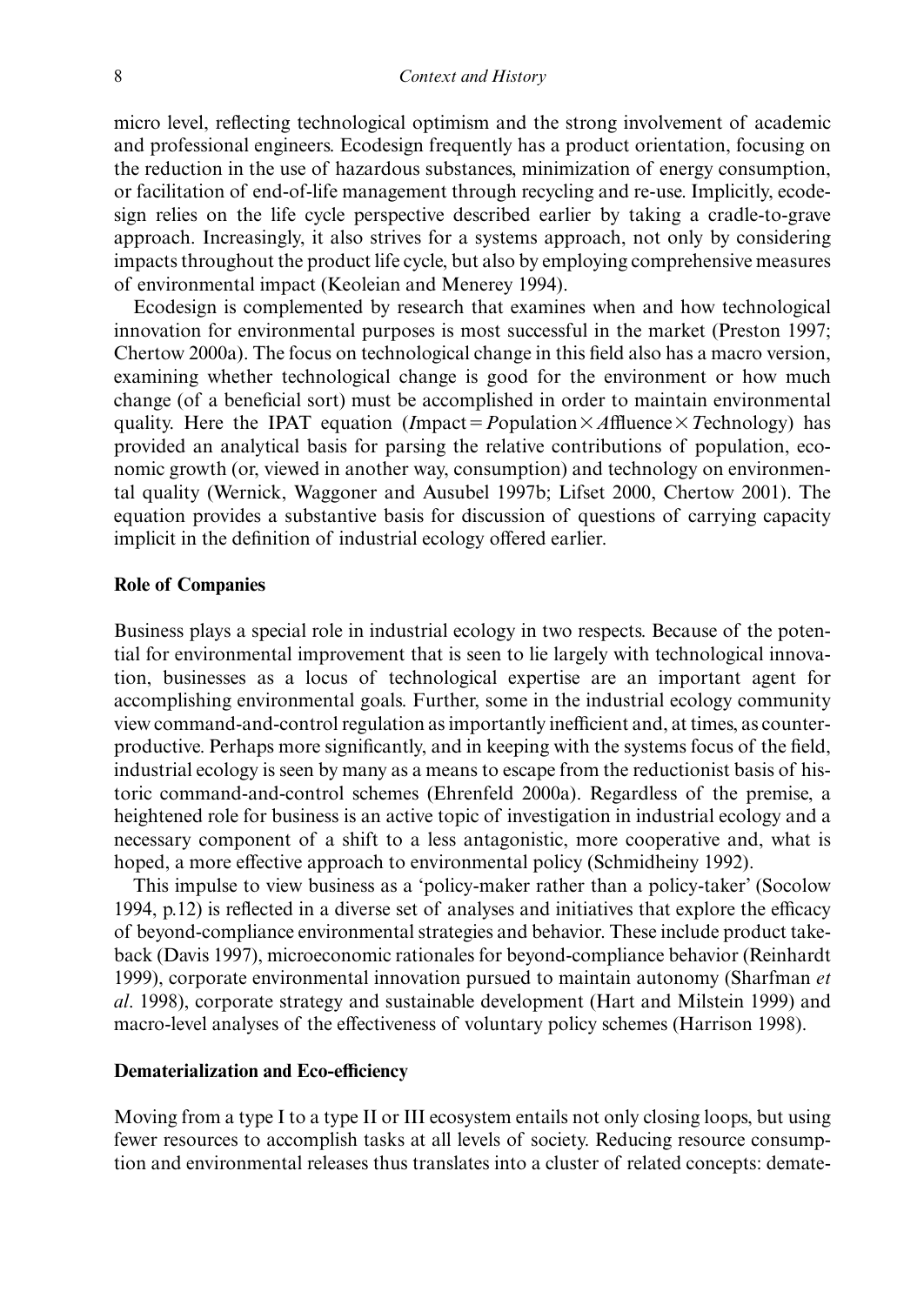rialization, materials intensity of use, decarbonization and eco-efficiency (see Chapters 17 and 18). Dematerialization refers to the reduction in the quantity of materials used to accomplish a task; it offers the possibility of decoupling resource use and environmental impact from economic growth. Dematerialization is usually measured in terms of mass of materials per unit of economic activity or per capita and typically assessed at the level of industrial sectors, regional, national or global economies (Wernick, Herman, Govind and Ausubel 1997; Adriaanse *et al*. 1997). Decarbonization asks the analogous question about the carbon content of fuels (Nakicenovic 1997). Inquiry in this arena ranges from analysis of whether such reductions are occurring (Cleveland and Ruth 1998), whether dematerialization per se (that is, reduction in mass alone) is sufficient to achieve environmental goals (Reijnders 1997) and what strategies would be most effective in bringing about such outcomes (Weizsäcker *et al*. 1997). The intersection between investigation of dematerialization on the one hand, and other elements of industrial ecology such as industrial metabolism with its reliance on the analysis of the flows of materials on the other is clear. There is also overlap with industrial ecology's focus on technological innovation. This is because investigations of dematerialization often lead to questions about whether, at the macro or sectoral level, market activity and technological change autonomously bring about dematerialization (Cleveland and Ruth 1998) and whether dematerialization, expressed in terms of the IPAT equation, is sufficient to meet environmental goals.

At the firm level, an analogous question is increasingly posed as a matter of ecoefficiency, asking how companies might produce a given level of output with reduced use of environmental resources (Fussler 1996; OECD 1998b; DeSimone and Popoff 2000). Here, too, the central concern is expressed in the form of a ratio: output divided by environmental resources (or environmental impact). The connection between this question and industrial ecology's focus on the role of the firm and the opportunities provided through technological innovation is conspicuous as well.

#### **Forward-looking Analysis**

One final element of this field is worth noting. Much of research and practice in industrial ecology is intentionally prospective in its orientation. It asks how things might be done differently to avoid the creation of environmental problems in the first place, avoiding irreversible harms and damages that are expensive to remedy. Ecodesign thus plays a key role in its emphasis on anticipating and designing out environmental harms. More subtly, the field is optimistic about the potential of such anticipatory analysis through increased attention to system-level effects, the opportunities arising from technological innovation and from mindfulness of need to plan and analyze in and of itself. This does not mean that history is ignored. Industrial metabolism, for example, pays attention to historical stocks of materials and pollutants and the role that they can play in generating fluxes in the environment (Ayres and Rod 1986). However, industrial ecology does not emphasize remediation as a central topic in the manner of much of conventional environmental engineering.

## **Putting the Elements Together**

There are (at least) two ways in which these themes and frameworks can be integrated into a larger whole. One is to view industrial ecology as operating at a variety of levels (Figure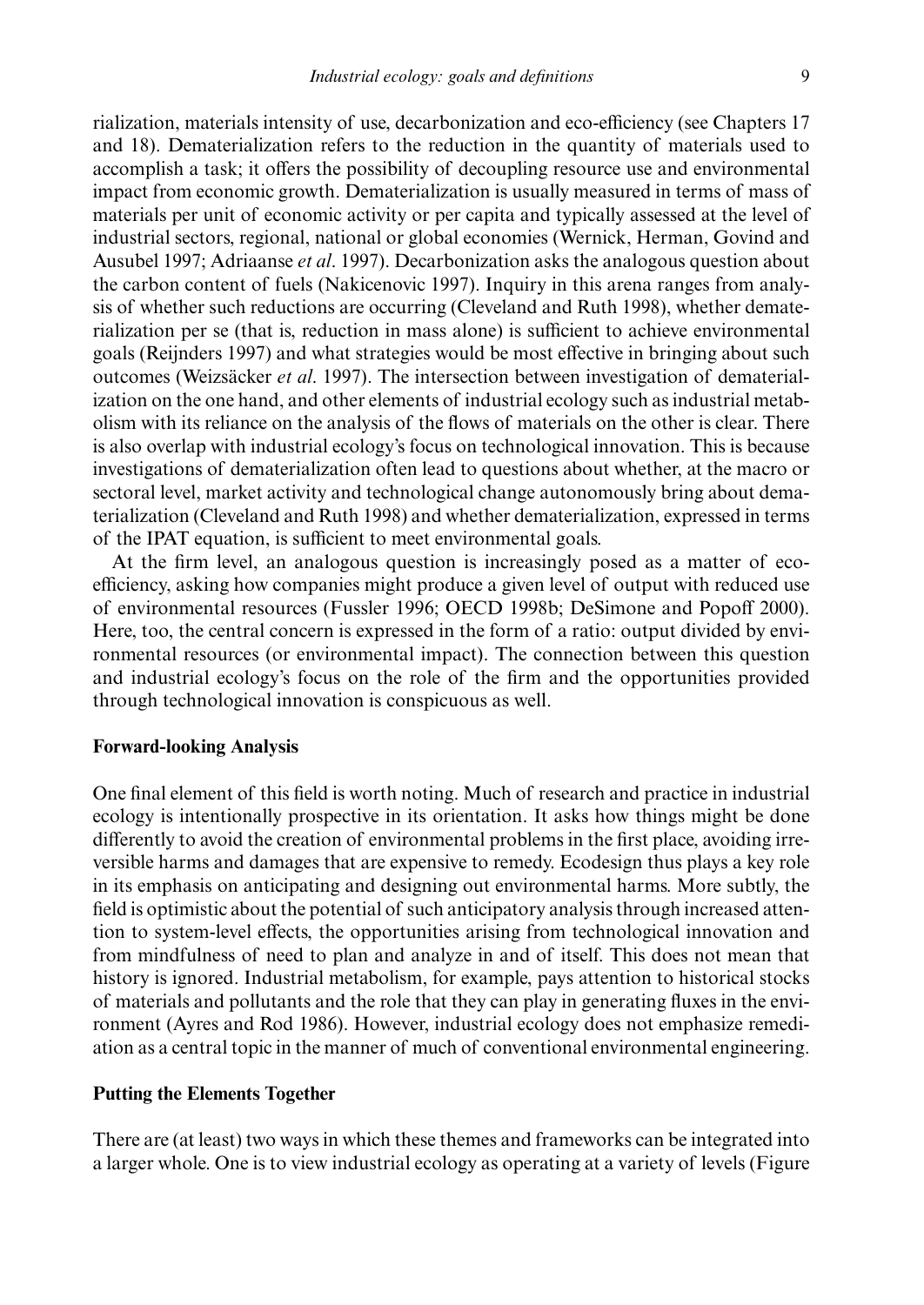1.2): at the firm or unit process level, at the inter-firm, district or sector level and finally at the regional, national or global level. While the firm and unit process is important, much of industrial ecology focuses at the inter-firm and inter-facility level, in part, as described above, because a systems perspective emphasizes unexpected outcomes – and possibly environmental gains – to be revealed when a broader scope is used and because pollution prevention, a related endeavor, has already effectively addressed many of the important issues at the firm, facility or unit process level.



*Figure 1.2 The elements of industrial ecology seen as operating at different levels*

Another way to tie the elements together is to see them, as in Figure 1.3, as reflecting the conceptual or theoretical aspects of industrial ecology on the one hand and the more concrete, application-oriented tools and activities on the other. In this framework, many of the conceptual and interdisciplinary aspects of the field comprise the left side of the figure, while the more practical and applied aspects appear on the right side.

## THE GOALS OF INDUSTRIAL ECOLOGY

Given this overview of the elements of industrial ecology, it is possible to entertain more complicated questions about this field. One set of especially notable and knotty questions revolve around the goals of industrial ecology. Clearly, the field is driven by concerns about human impact on the biophysical environment. Put simplistically, the goal is to improve and maintain environmental quality. Just as clearly, such a statement of goals does not begin to speak to the multiple dimensions of the research or practice in this field.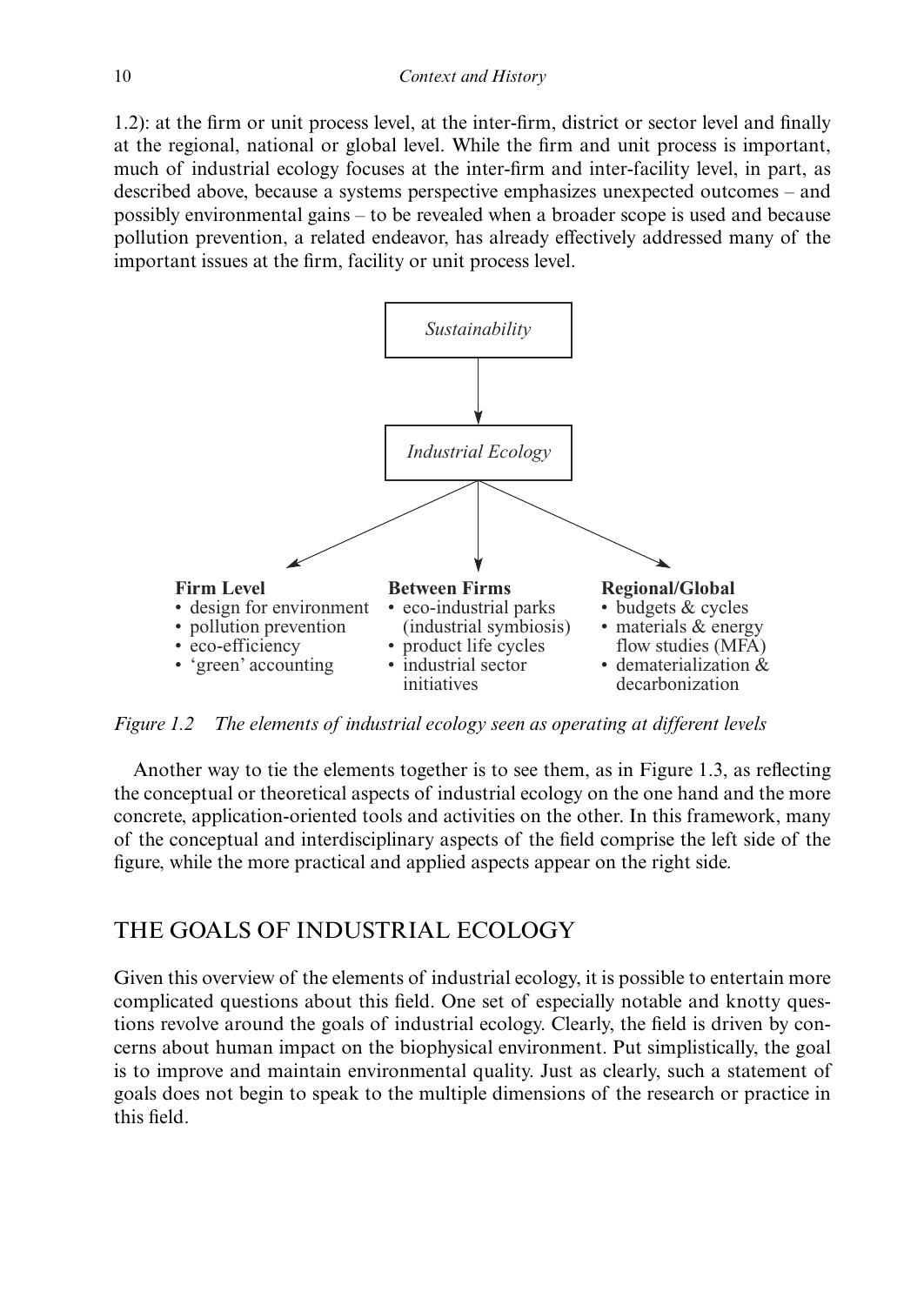

*Figure 1.3 Industrial ecology conceptualized in terms of its system-oriented and application-oriented elements*

#### **Reducing Risk versus Optimizing Resource Use**

Industrial ecology emphasizes the optimization of resource flows where other approaches to environmental science, management and policy sometimes stress the role of risk. For example, pollution prevention (P2) (also known as cleaner production or CP) emphasizes the reduction of risks, primarily, but not exclusively, from toxic substances at the facility or firm level (Allen 1996). Underlying this focus is an argument that only when the use of such substances is eliminated or dramatically reduced can the risks to humans and ecosystems be reliably reduced. In contrast, industrial ecology takes a systems view that typically draws the boundary for analysis more broadly – around groups of firms, regions, sectors and so on – and asks how resource use might be optimized, where resource use includes both materials and energy (as inputs) *and* ecosystems and biogeochemical cycles that provide crucial services to humanity (Ayres 1992a). In concrete terms, this means industrial ecology will sometimes look to recycling where P2 will emphasize prevention (Oldenburg and Geiser 1997). The differences between industrial ecology and P2 are not irreconcilable either conceptually or practically (van Berkel *et al*. 1997). In conceptual terms, P2 can be seen as a firm-level approach that falls under the broader rubric of industrial ecology (as shown in Figure 1.2). In concrete terms, the difference in actual practices by operating entities may not be great, although careful empirical work documenting how these two frameworks have differed in shaping decision making has not been conducted. However, some interesting analysis has been conducted of the risks posed by the recycling of hazardous materials, asking whether it is indeed possible to recycle such substances in an environmentally acceptable manner (Socolow and Thomas 1997; Karlsson 1999).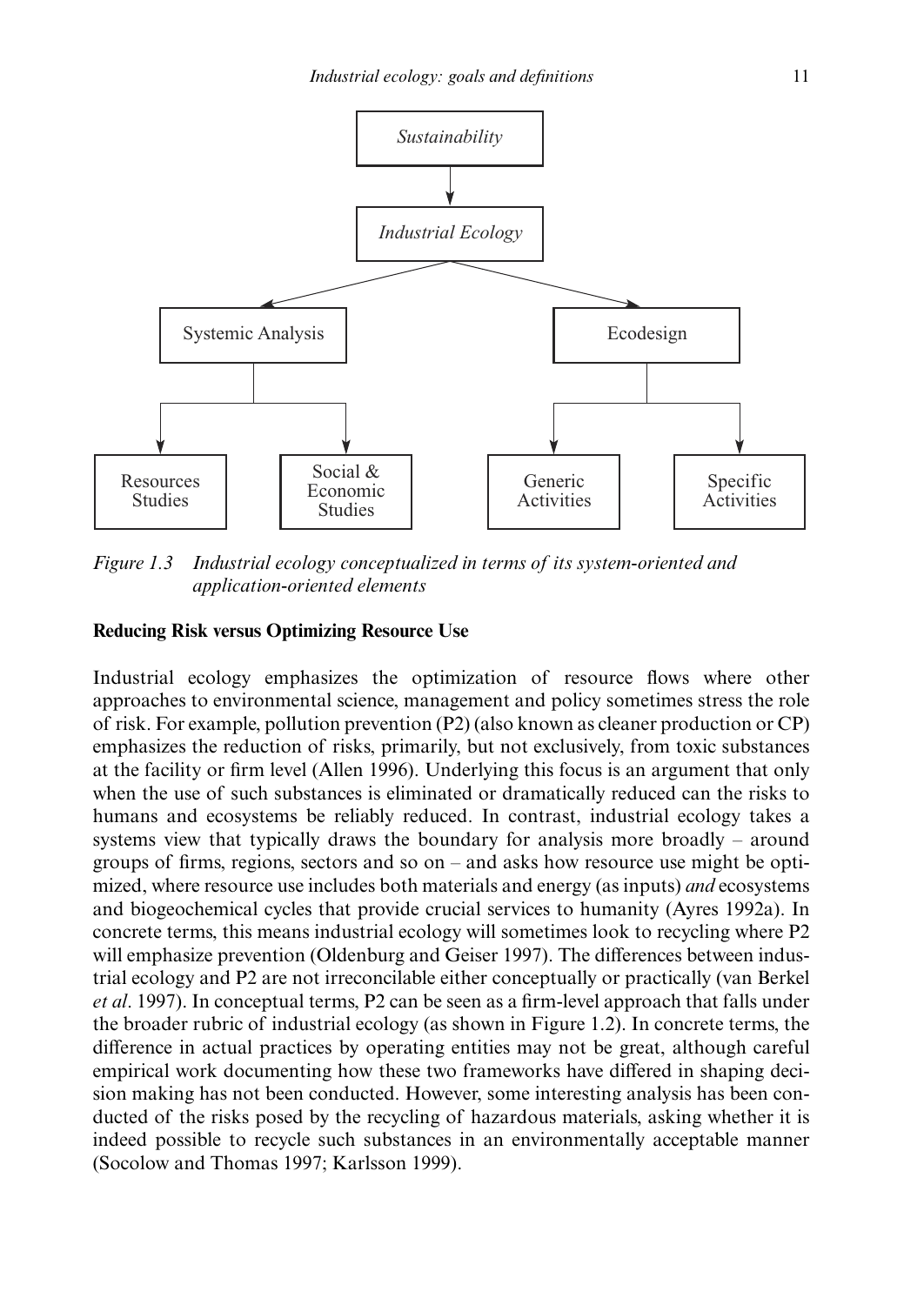This is not the only way in which industrial ecology differs from allied fields in its orientation towards risk. The focus of industrial ecology on the flows of anthropogenic materials and energy is not often carried further than the point of release of pollutants into the environment. In contrast, much of traditional environmental science focuses precisely on the stages that follow such release – assessing the transport, fate and impact on human and non-human receptors. Similarly, risk assessment and environmental economics focus on the damages to humans and ecosystems, only sometimes looking upstream to the source of pollutants and the human activities that generate them. In this respect, industrial ecology can be seen as providing a complementary emphasis to these fields by concentrating on detailed and nuanced characterization of the sources of pollution. In a related vein, research in industrial ecology often examines perturbations to natural systems, especially biogeochemical cycles, arising from anthropogenic activities. The impacts of such perturbations can be construed in terms of risks to human health and economic well-being as well as to ecosystems, but the analysis of perturbations differs from the manner in which risk assessment – typically focused on threats to human health – is often conducted. This is not to suggest that industrial ecology ignores questions of risk, fate and transport or environmental endpoints. The intense work on methodologies for life cycle impact assessment (Udo de Haes 1996) is but one example of the field's efforts to systematically incorporate questions of environmental impact. Further, there is work in the field that integrates fate and transport into such analyses (Potting *et al*. 1998; Scheringer *et al*. 1999).

Another aspect of the focus on flows and releases rather than damages and endpoints is that the threats posed by releases – especially of persistent pollutants – endure and the receptors can change in a manner that later causes harms that may not be captured in a typical risk assessment. For example, cadmium deposition to agricultural soils that takes place as a result of naturally occurring cadmium contamination of phosphate fertilizers may not cause significant human health or ecological damage as long as fields are limed and thereby kept alkaline. If the fields are taken out of production, liming is likely to end. Soil pH will thereby increase, and cadmium may become biologically available and environmentally damaging (Stigliani and Anderberg 1994; Chapter 40).

### **Positive and Normative Analysis**

One apparent tension related to the goals of industrial ecology relates to whether the field is positive (descriptive) or normative (prescriptive). If it is positive, then industrial ecology seeks to describe and characterize human–environment interactions, but not necessarily to alter them. On the other hand, if industrial ecology is normative, then some degree of human or environmental betterment is intrinsic to the goals of the field. This tension is reflected in multiple meanings accorded to key terms in the field. For example, the phrase 'industrial ecosystem' refers to facilities or industries that interact in a biophysical sense. Often it is a label for industrial districts like Kalundborg, where residuals are exchanged among co-located businesses. Leaving aside an especially loose usage that denotes any group of facilities, firms or industries, the question arises as to whether an industrial ecosystem necessarily refers to a desirable arrangement – where, for example, the participating firms extensively exchange residuals and thereby minimize releases of pollutants into the environment – or to a neutral description of a network of firms which might constitute